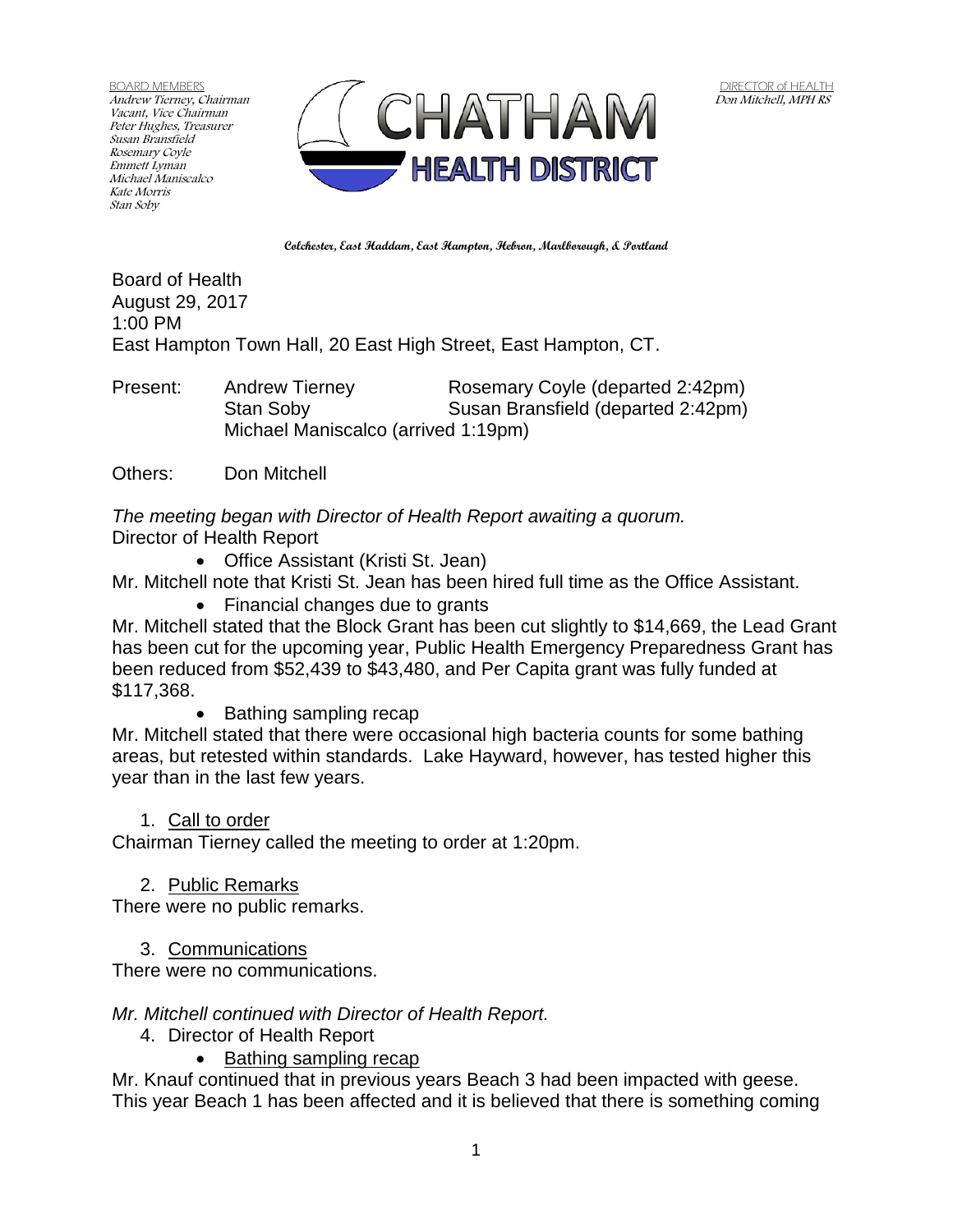off of storm drains in the area. Mr. Mitchell stated that a sanitarian survey should be conducted in the spring.

# • Lipka legal action

Mr. Mitchell stated that Mr. Lipka did not show for his August court date. A new date has been set for September 6. Mr. Mitchell has learned from Mr. Lipka's attorney that the deck has been power washed.

# • Town official response to HAN messages

Mr. Mitchell stated that HAN alert responses have been lacking. Concern was expressed that CEO's are not getting the messages. Mr. Mitchell will request report information to verify that messages in fact going to correct numbers and emails.

- Staff report (Steve Knauf and Liz Davidson)
	- FDA Code
	- **Salon/Tattoo Regulation**
	- Computer software and hardware planning

Steve Knauf stated that staff would like to explore a few new software systems that other health districts are using in order to upgrade what the District is currently using, Microsoft Office Suites/365. Mr. Knauf stated the intent would be to keep the Board abreast of the search by bringing in the systems to demonstrate the functionality and the benefits. Brief discussion was held regarding the previous software system (Garrison) that the District purchased that never quite was up and running, reaching maximum capacity of hardware space, the outdated server, and IT needs. Suggestion was made to look at programs that could be compatible with other municipal departments.

Liz Davidson stated that CT Legislature recently adopted the FDA Model Food Code to be in effect July 1, 2018. Ms. Davidson discussed training requirements for certified food inspectors to have completed prior to the effective date. There are also codes that will be in effect as of October 1, 2017 that will impact food establishments; temperatures, class, number of inspections, etc. Discussion was held regarding the impact on our Food Service License and Inspection Regulation (classes, fees, inspections) and State requirement/restriction for health dept/districts to only have one individual to be designed as a trainer for food inspectors. The Board expressed concern for lack of time for implementation for all these mandated and regulatory changes. Request was made for fees generated for last fiscal year, for not only food but all fees. Discussion was also held regarding investigating the history of the legislation, have discussion with individuals involved with supporting this change, and contacting legislature to request additional time for implementation.

Mr. Knauf stated that staff is also beginning to work on a Salon/Tattoo Regulation, as required by Statute. Mr. Knauf stated that our new hire, Kim Hamley, recently worked in her former health district in developing this regulation. Chairman Tierney stated that developing this regulation had been discussed in the past, however, the Board at the time felt that the District needed to focus on existing programs that were lacking before adding additional work for staff. In response to the concern for meeting requirements of existing programs, Mr. Knauf stated that with the FDA code changes, the State estimates that required food inspection will reduce by 30%.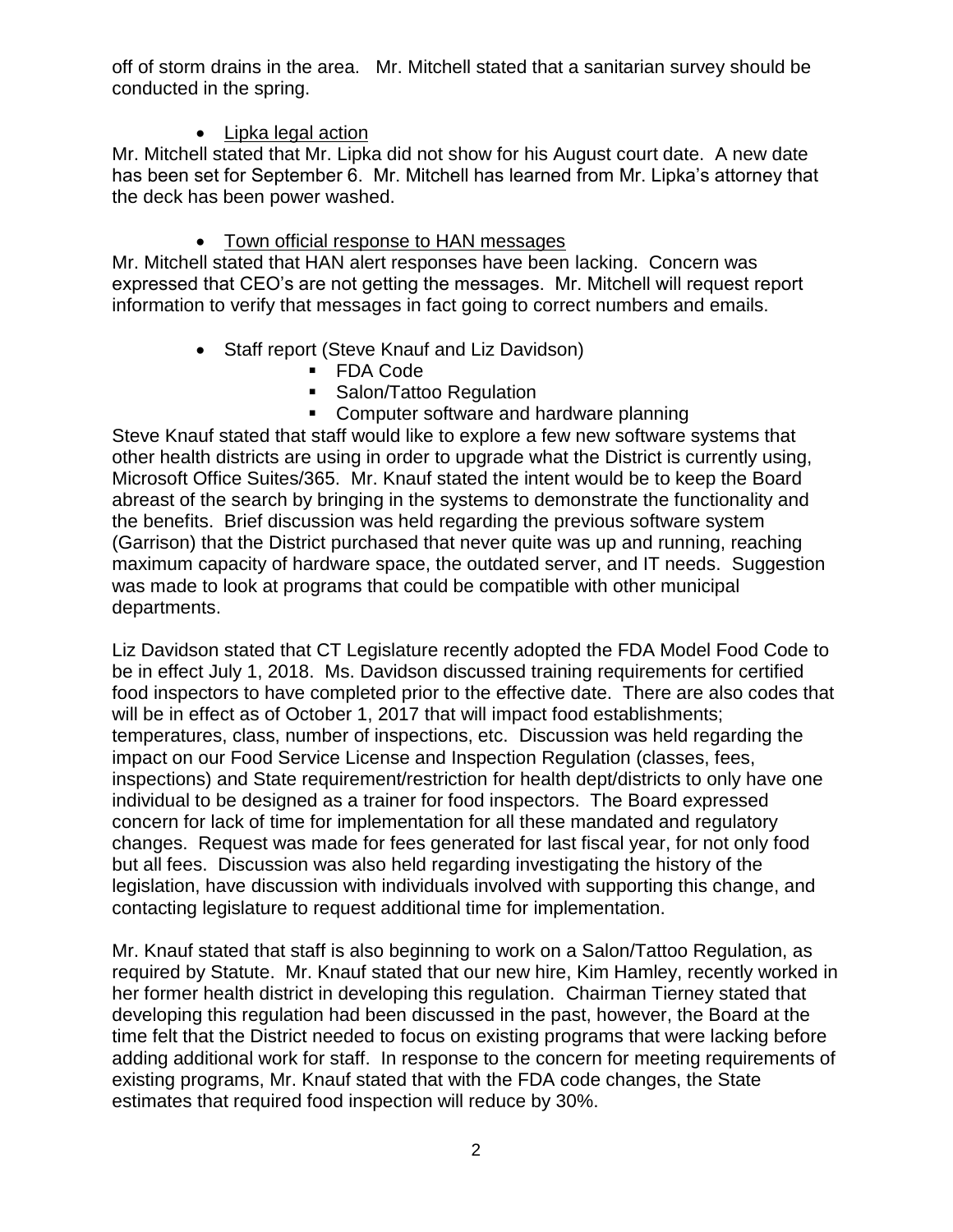### 6. Executive Session

**Motion was made by Ms. Coyle, seconded by Mr. Soby, move item 6. Executive Session and enter into executive session. Vote was unanimous in favor. Entered into executive session at 2:04pm. Mr. Mitchell was invited into executive session at 2:25pm. Executive session ended at 2:35pm.**

**Motion was made by Mr. Maniscalo, seconded by Ms. Coyle, to renew the Director of Health contract for one year from today's date. Vote was unanimous in favor.**

5. Old Business

## Everbridge

Mr. Mitchell stated that he had conversation on clarification for cost with the Everbridge representative. The cost for the District for this year would be \$7088. Mr. Mitchell stated that \$12,000 was budgeted. Mr. Mitchell recommended that the District renew the Everbridge contract for the year.

### **Motion was made by Ms. Coyle, seconded by Ms. Soby, to accept the Everbridge contract for the year. Vote was unanimous in favor, with Ms. Bransfield abstaining.**

- 6. Executive Session
	- Director's performance review
	- Director's contract

Previously discussed.

### **Ms. Coyle and Ms. Bransfield depart at this time (2:42pm) ending the meeting due to lack of a quorum. Meeting adjourned at 2:42pm.**

Mr. Mitchell presented the following as informational: New Business

• Hoarding task force planning

Mr. Mitchell stated that he has worked on a few hoarding issues in East Hampton with Planning & Zoning, Fire Marshal, and Social Services and the planning efforts have been good. Mr. Mitchell stated that he would like to work on forming this type of task force in the other towns as well.

Chatham Health District at Hebron Fair

Mr. Mitchell stated that staff expressed interest in having a presence at the Durham Fair. A booth was donated. Staffing would be required the entire time the fair is running. District staff will be there conducting food service inspections, providing vaccinations, informational documentation, etc. The District is actively pursuing other organizations that would like to split the time.

• Vacation Policy

Mr. Mitchell stated that staff had concerns over the wording of the draft vacation policy and would like to work more with the Personnel, Policy, and Budget Committee. Mr. Mitchell also stated that there is much confusion over when time is granted and accrued and wants to make certain that a clear policy is drafted. Members of the Board wanted to make certain that staff understands that the matter is being worked out.